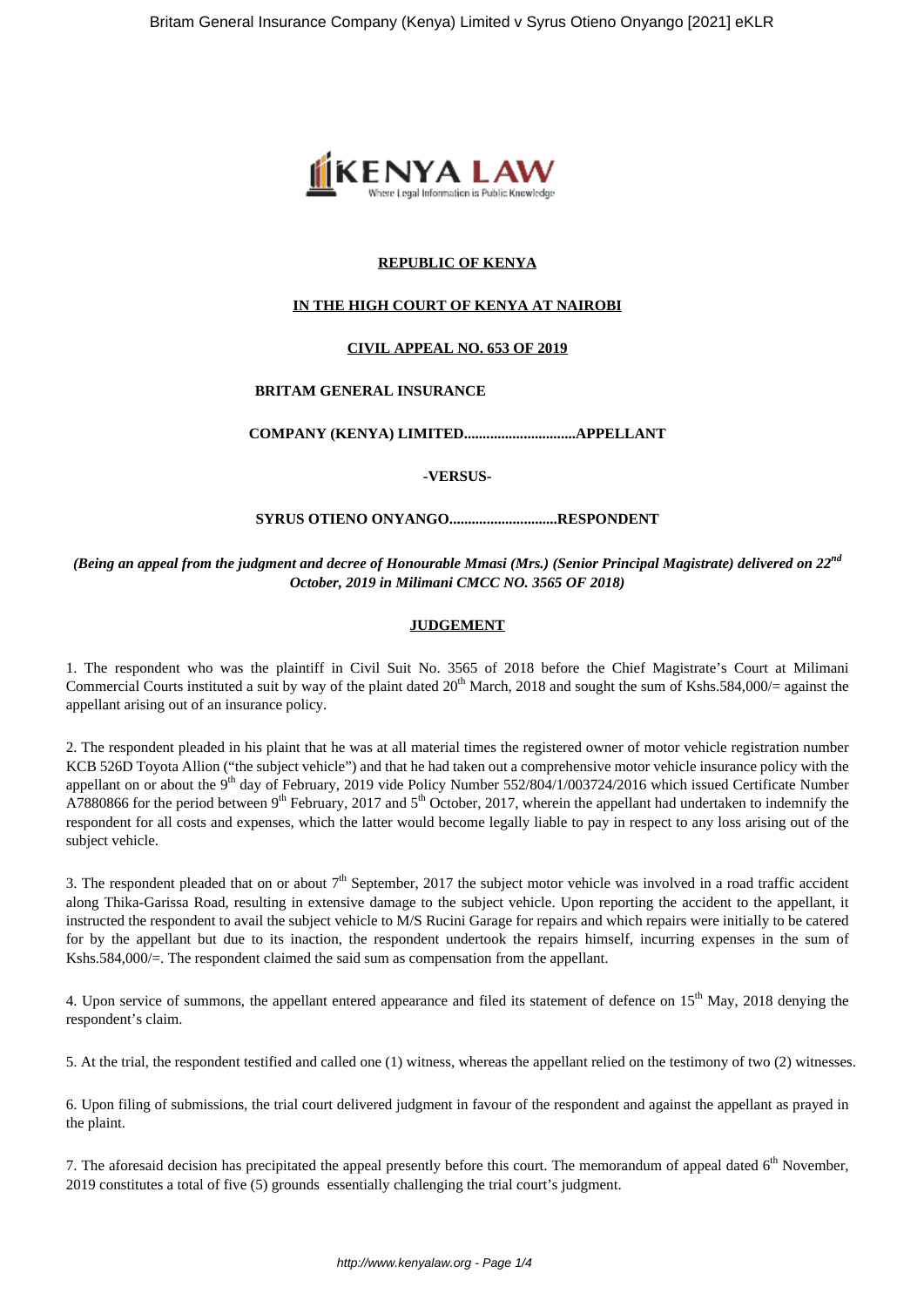## Britam General Insurance Company (Kenya) Limited v Syrus Otieno Onyango [2021] eKLR

8. The appeal was disposed of by way of written submissions. On its part, the appellant argues that the trial court did not consider the subject on insurance premium financing, wherein the insurance policy was to subsist on the condition that the respondent paid the agreed premiums in full and hence upon the default of the respondent, the appellant canceled the insurance policy even before the occurrence of the accident. The appellant made reference to the case of **Liki River Farm Limited v Tausi Assurance Co. Ltd [2018] eKLR** where the court held that the validity of a policy agreement was dependent upon the full payment of the requisite premiums. It is the argument of the appellant that owing to the default on the part of the respondent, it canceled the insurance policy and hence there was no valid contract between itself and the respondent at the time of the accident so as to warrant liability on its part. Consequently, the appellant urges this court to interfere with the decision of the trial court by setting it aside and dismissing the respondent's claim with costs.

9. In reply, the respondent on his part submits that at the time of the accident, all requisite payments in respect to the insurance policy had been fully made and that no cancelation notices of the insurance policy were ever served upon him by the appellant. The respondent therefore pleads with this court to dismiss the appeal with costs and to uphold the decision of the trial court.

10. I have considered the rival submissions on record alongside the relevant authorities cited. As required of me being the court sitting on a first appeal, I have re-evaluated the evidence placed before the trial court. I will consider the five (5) grounds of appeal under the two (2) limbs hereunder.

11. The first limb of the appeal has to do with whether the learned trial magistrate considered the totality of the evidence which was placed before her. On the subject of the insurance premium financing agreement, it was the evidence of Micah Ruga Kamathi who was DW1 that he was at all material times the Branch Manager-Cooperative Bank (University Way Branch) ("the bank") and that the bank financed the premiums paid to the appellant. His evidence was confirmed by that of DW2 (Kelvin Mwangi) a Legal Assistant with the appellant, who stated in his evidence that the bank acted as the agent of the appellant and that the premiums paid would go through the bank. The witness further stated that the contract in question existed between the appellant, the respondent and the bank. In her judgment, the learned trial magistrate acknowledged the existence of an insurance agreement between the parties herein.

12. Upon my re-examination of the evidence, it is not in dispute that the appellant and the respondent had at all material times entered into an insurance agreement vide the policy mentioned hereinabove. However, I observed that none of the parties availed a copy of the insurance agreement before the trial court for reference and in order to ascertain the nature of the agreement. Suffice it to say that going by the testimonies of the respective witnesses, it is apparent that the insurance arrangement in question involved the appellant, the respondent and the bank; the latter of which is said to have been an agent of the appellant. There is nothing to indicate that the learned trial magistrate overlooked this evidence.

13. Concerning the subject of the loan repayment details produced by the bank, the respondent who was PW1 stated that he made monthly payments of Kshs.4,869.82 towards the premiums and which payments were financed by the bank. The respondent produced a loan statement for his loan account as well as a bank statement for his personal account, both issued by the bank to show the track record for repayment of the loan. According to the respondent, the two (2) accounts held with the bank are linked.

14. In his evidence, DW1 testified that between May and June, 2017 the premiums had not been serviced on time and hence the respondent's loan account was in default. The witness further testified that where premiums were not paid in time, an insurance company ought to be informed. He also clarified that in the present instance, the bank is the one that financed the premiums to a sum of Kshs.41,377.19, and that it is the bank that paid the appellant the premium sum in order for it to issue the respondent with the insurance cover, and subsequently the respondent would repay the bank. It was also the evidence of DW1 that notwithstanding some delays, the loan was repaid in full and that the bank statement produced does not reflect a default on the part of the respondent. DW2 on his part confirmed that the insurance premiums were paid through the bank and that the respondent was therefore indebted to the bank at all material times, but had no outstanding premiums owing to the appellant.

15. The learned trial magistrate observed that it is the bank that remitted the funds to the appellant as seen in the bank statements produced at the trial and that the delays in making any premium payments could not have mandated the appellant to declare that at the time of the accident the respondent was uninsured.

16. From re-evaluation of the pleadings, material and evidence, I note, as the learned trial magistrate did, that the premium payments were made to the appellant directly by the bank and it is clear that the arrangement was such that the bank would make such payments on behalf of the respondent and thereafter the respondent would repay the outstanding loan. It is also clear that on various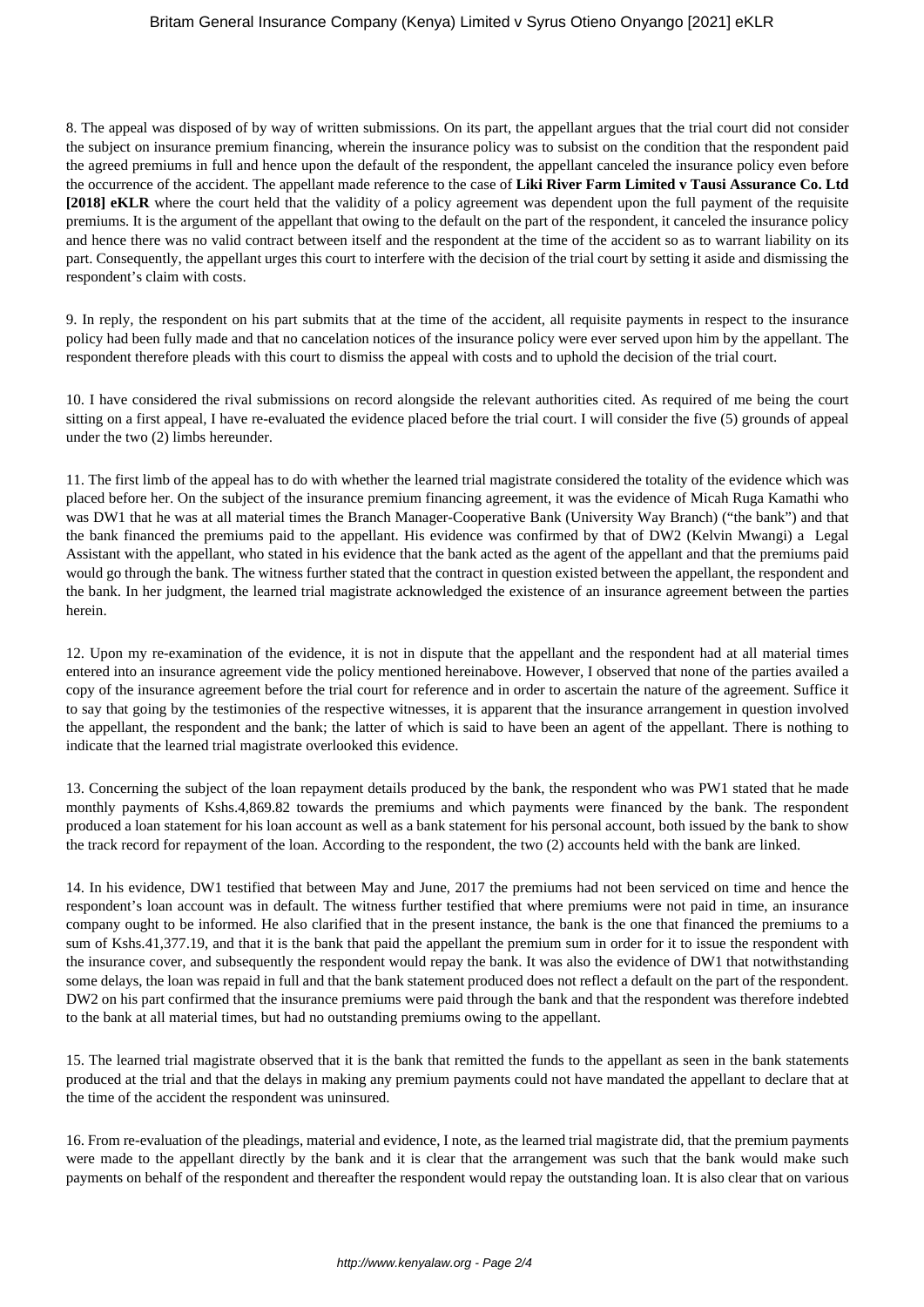occasions there were delays on the part of the respondent in repaying the loan sum; however, DW1 stated that the said sum was eventually cleared and the evidence that was adduced does not indicate any particular defaults on the part of the respondent. I therefore concur with the overall finding of the learned trial magistrate that no credible evidence has been tendered to show that the respondent necessarily defaulted on his premium payments.

17. In respect to the evidence touching on the cancelation notice, the respondent stated in his evidence that he did not receive any notification of cancelation of the insurance policy and only came to learn of the cancelation from the bank, upon taking the subject vehicle for repairs. DW1 gave evidence that the policy was cancelled in July, 2017 at the behest of the bank but was later reinstated in September, 2017 during which time the respondent had continued to repay the loan in respect to the premiums. It was the testimony of DW2 that the policy was canceled for non-payment of premiums effective  $27<sup>th</sup>$  June, 2017 and that the premiums were to be paid in monthly instalments through the bank. However, the witness indicated that he had no evidence to show the cancelation of the policy and that upon occurrence of the accident, the appellant's agents advised the respondent to take the subject vehicle for repairs at their garage. The witness also indicated that it was a term of the policy agreement that if the subject vehicle was involved in an accident, the appellant would undertake the repairs.

18. In the end, the learned trial magistrate was satisfied that the respondent had proved his case on a balance of probabilities.

19. Upon re-examination of the evidence, I find nothing credible to indicate that if at all the policy was cancelled, notice of the same was given to the respondent. It is also apparent that any cancelation of the insurance policy was done irregularly and it even appears that upon cancelation, the policy was reinstated. In my view, the above conduct by the appellant as well as the act of instructing the respondent to transport the subject vehicle for repairs at its garage demonstrates the existence of an insurance relationship between the parties at all material times, whether expressly or impliedly. I am therefore satisfied that the learned trial magistrate arrived at a correct finding and to point out that the cancelation of the insurance policy was irregular and the appellant was liable to indemnify the respondent for any costs incurred in repairing the subject vehicle, pursuant to the insurance policy agreement.

20. The second limb of the appeal concerns itself with whether the learned trial magistrate considered the submissions by the appellant. Upon perusal of the record, I note that the appellant filed its written submissions before the trial court on  $15<sup>th</sup>$  August, 2019. Upon perusal of the impugned judgment, I have not come across anything to indicate that the learned trial magistrate overlooked the appellant's submissions. In the same manner, the appellant has not placed any credible evidence or material to support such assertion.

21. In the circumstances, I have no reason to interfere with the reasoning and finding arrived at by the learned trial magistrate.

22. Consequently, the judgment of the trial court is hereby upheld and the appeal dismissed with costs to the respondent.

# **DATED AND SIGNED AT NAIROBI THIS 27TH DAY OF JULY, 2021.**

### **A. MBOGHOLI MSAGHA**

## **JUDGE**

#### **DATED, SIGNED AND DELIVERED ONLINE VIA MICROSOFT TEAMS AT NAIROBI THIS 29TH DAY OF JULY 2021.**

## **J. K. SERGON**

#### **JUDGE**

In the presence of:

Mr. Kiplagat for the Appellant

Mr. Muturi for Respondent